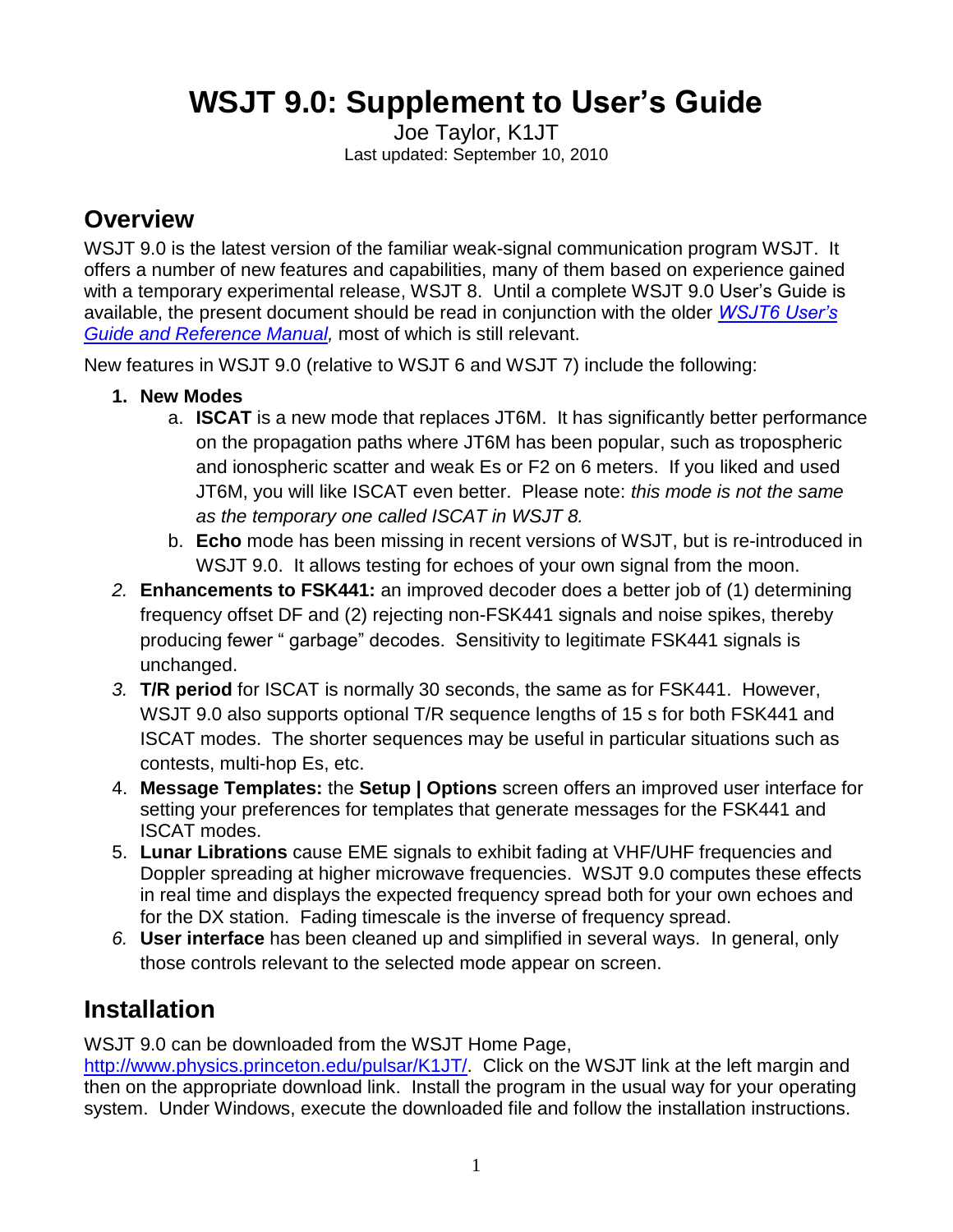During a test period you may wish to have both WSJT 7 and WSJT 9.0 available on your computer; in this case you should install WSJT 9.0 in a different directory, for example the Windows folder C:\HamRadio\WSJT9. (In the Vista or Windows 7 operating systems, if you use the default location C:\Program Files\WSJT9 you may need to set some access permissions explicitly.) For installation under Debian-based **Linux** distributions, see **Appendix A**.

# **Setup**

| Options                                                                                                                                                                                                            |                                                                                                                                                                                                                              | $\Box$ $\Box$ $\mathbf{x}$                                                                                                                                  |
|--------------------------------------------------------------------------------------------------------------------------------------------------------------------------------------------------------------------|------------------------------------------------------------------------------------------------------------------------------------------------------------------------------------------------------------------------------|-------------------------------------------------------------------------------------------------------------------------------------------------------------|
| Station parameters<br>VK7MO<br>My Call:<br>Grid Locator: FN20qi<br>ID Interval (m): 0<br>PTT Port:<br>11<br>18<br>Audio In:<br>10<br>Audio Out:<br>1.0<br>Rate In:<br>1.0<br>Rate Out:<br>Distance unit: C mi C km | Message templates for FSK441, ISCAT<br>C Report C Grid<br>$C$ EU $C$ NA<br>$\Box$ My tag $\Box$ His tag<br>Reset and Gen Msgs<br>Reset<br>Tx 1: %T %M<br>Tx 2: %T %M %R<br>Tx 3: R%R<br>Tx 4: RRR<br>Tx 5: 73<br>Tx 6: CQ %M | <b>Miscellaneous</b><br>DXCC prefix:<br>Source RA:<br>Source DEC:<br>10<br>C:\Users\jor<br>AzEIDir:<br>Echo Avg (m): 1<br>$RIT(Hz)$ :<br>Dither (Hz):<br>10 |

The **Station parameters** section at left of the **Setup | Options** window is described in the [WSJT6 User's Guide.](http://www.physics.princeton.edu/pulsar/K1JT/WSJT_User_600.pdf)

The **Message templates** section applies only to the non-structured modes, i.e., FSK441 and ISCAT. The templates facilitate automatic generation of messages for minimal QSOs, based on your own preferences or regional customs. Suggested message formats are provided for IARU Regions 1 (EU) and 2 (NA), and for messages containing signal reports or Maidenhead grid locators. New macros %S and %H are provided to insert your own callsign suffix ("My tag") or that of the station being worked ("His tag") into a message. You should experiment with these new controls to learn how they work. The complete list of template macros is as follows:

- $%M = My$  call %S = Suffix of My call (i.e., ABC for the call K1ABC, 2X for AA2X) %T = His call (the callsign in **To radio**)  $%H =$  Suffix of His call %R = Signal report (contents of box labeled **Rpt**)  $%G = My$  grid (4-character grid locator)
- $%L = Long$  grid (6-character locator)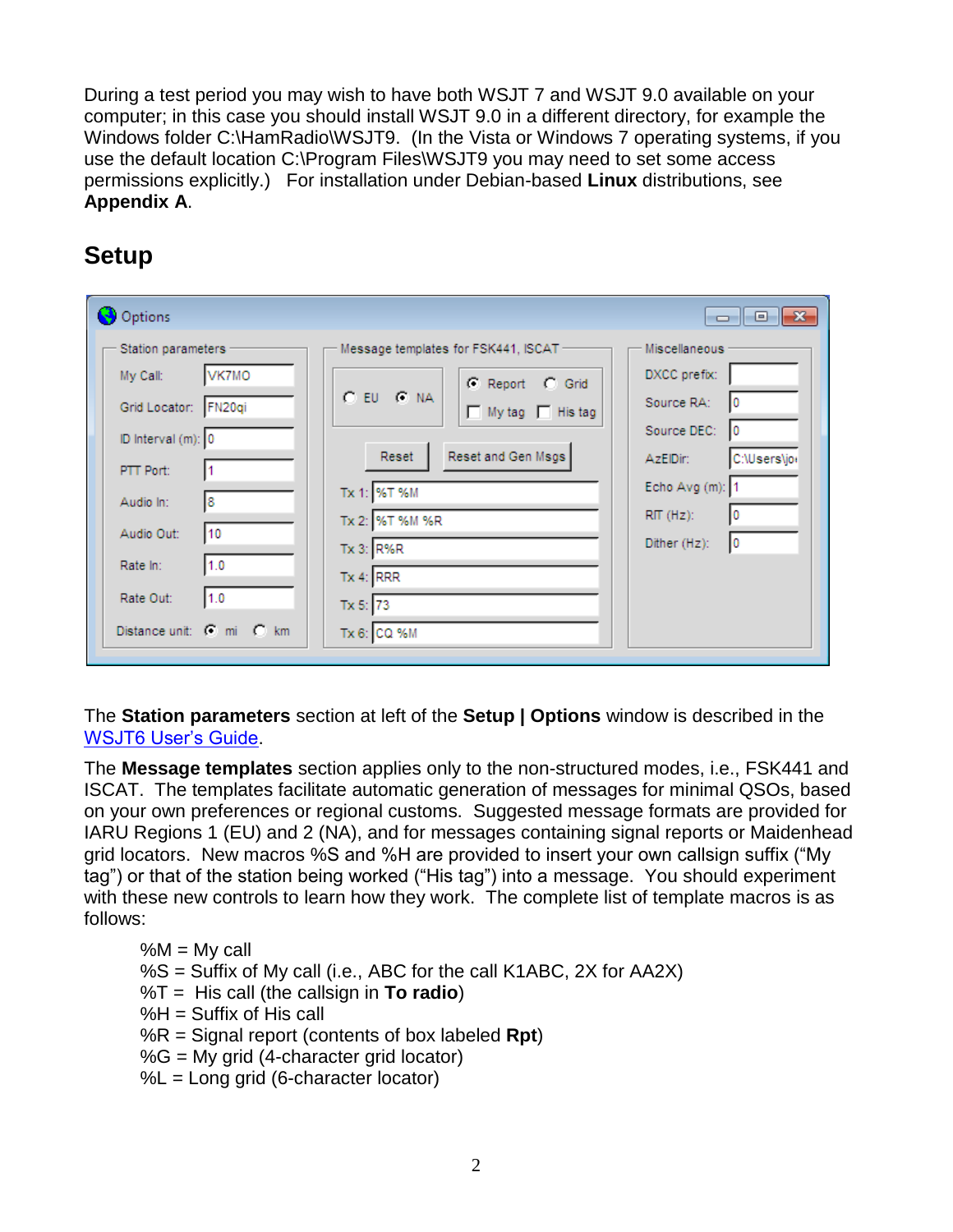The **Reset** button causes new templates to be generated, based on the selected template options. You can also edit the templates to suit your own preferences. **Reset and Gen Msgs** also generates the corresponding messages in the main screen's Tx message windows. Messages in the **JT65** and **JT4** modes have protocol-specified structure and do not have usereditable templates.

Parameters for **Echo** mode are set in the bottom three entries under **Miscellaneous**. See the **Echo Mode** section below for details on how to use them.

### **Message Formats**

Messages in the **FSK441** and **ISCAT** modes have no fixed structure and no error-correction capabilities. You can send anything you like, up to a maximum of 28 characters per message. Short messages offer better performance than long ones — that is, lower S/N thresholds and greater probability of full copy.

**JT65** and **JT4** use structured messages and include synchronization and strong forward error correction (FEC). In these modes, you normally get perfect copy of what was transmitted, or you get nothing at all.

As in WSJT 7, structured messages can have one of three basic formats:

- 1. Two to four alphanumeric "words" of specified form
- 2. Arbitrary text, up to 13 characters
- 3. Shorthand messages for RO, RRR, and 73 (but no shorthands in **JT4**)

Words of a type 1 message normally consist of two standard callsigns, an optional grid locator, and the optional signal report OOO. CQ or QRZ can be substituted for the first callsign. An add-on callsign prefix followed by "/", a suffix preceded by "/", a signal report of the form –nn or R–nn, or the message fragments RO, RRR or 73 can be substituted for the grid locator. Each message of type 1 or type 2 conveys exactly 72 bits of user information.

Additional details on the coding and modulation schemes used in WSJT 9.0 are provided in Appendix B.

### **Mode-Specific Controls**

The user interface has been simplified and clarified in a number of ways. Obsolete, little-used, or redundant controls have been removed. Controls generally appear on the main screen only when relevant to the active mode, and those relevant to receiving and transmitting appear in separate groups.

For example, in **FSK441** mode the lower central part of the main screen looks like this:

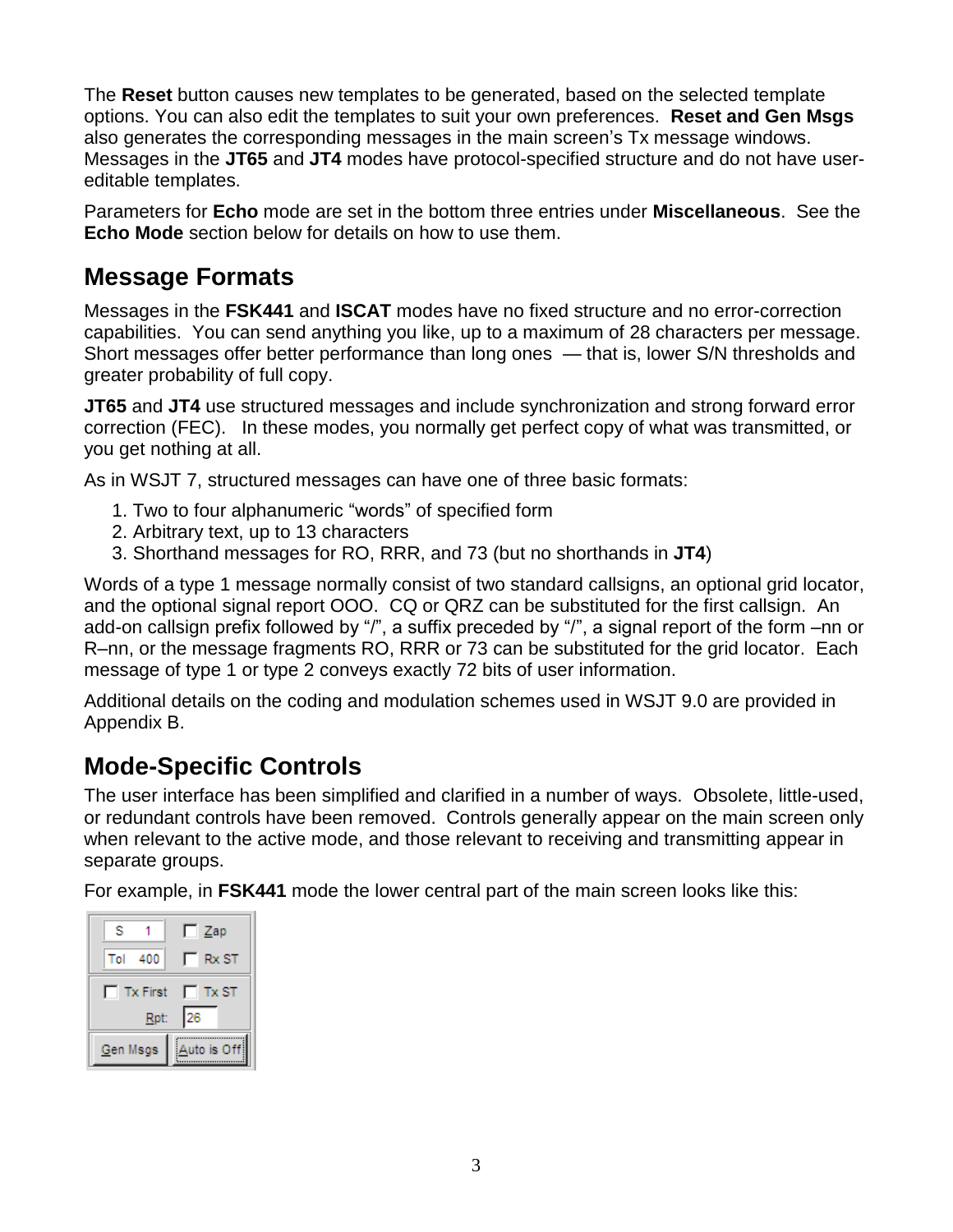Decoding of single-tone shorthand messages for R26, R27, RRR, and 73 can be enabled by checking the box labeled **Rx ST**. Similarly, transmission of single-tone messages is enabled by checking **Tx ST**. Other controls have their familiar meanings from WSJT 7.

**ISCAT** mode allows you to set a selected value of **Freeze DF** using the F11 and F12 keys, and to narrow the range of DF by checking **Freeze** and reducing **Tol**. The control area looks like this:

| s                       |  | -20     | $\Box$ Zap    |  |  |  |  |
|-------------------------|--|---------|---------------|--|--|--|--|
|                         |  | Tol 400 | $\Box$ Freeze |  |  |  |  |
| $\Box$ Tx First         |  |         |               |  |  |  |  |
| $-15$<br>Rpt:           |  |         |               |  |  |  |  |
| Auto is Off<br>Gen Msgs |  |         |               |  |  |  |  |

The **JT65** and **JT4** modes include optional provisions for automatic frequency control, selected by checking the **AFC** box.



The narrow-band **JT65A** and **JT4A** sub-modes, which are popular at HF, also include a button labeled **TxDF** that offsets the frequency of the transmitted signal to match the selected value of **Freeze DF**.

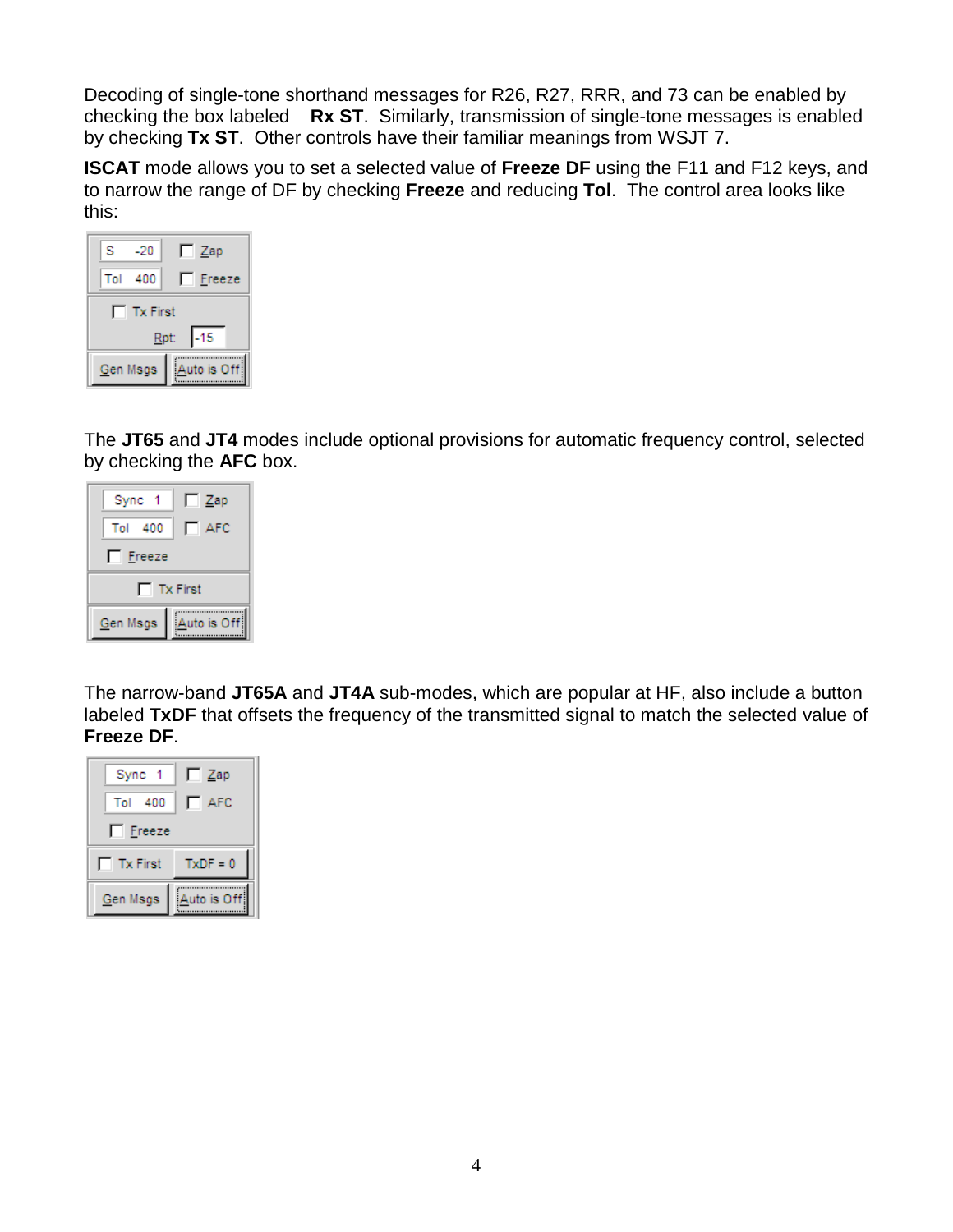### **Echo Mode**

**Echo** mode was a popular feature of early versions of WSJT and has been re-introduced in WSJT 9.0. It allows you to make sensitive measurements of your own echoes from the moon, even when they are too weak to be heard. To use it, select **Echo** from the **Mode** menu, aim your antenna at the moon, pick a clear frequency, and toggle the **Auto** button to **ON**. The program will then start cycling through the following loop:

- 1. Transmit a fixed tone for 2.0 s
- 2. Wait about 0.5 s for start of return echo
- 3. Record the received signal for 2.0 s
- 4. Analyze, average, and display the results
- 5. Repeat from step 1

At the start of each transmission the frequency of the transmitted tone can be offset randomly around a nominal value of 1500 Hz. A number in the entry field **Dither** (under **Miscellaneous** on the **Setup | Options** screen) controls the magnitude of the random offset. The observed spectrum of each echo is shifted by the dither amount before being accumulated into the average. This procedure is very effective in minimizing the impact of birdies in the receiver passband. In the average spectrum, a fixed-frequency birdie is smeared out over a frequency range equal to the **Dither** value. For an example see the screen shot on next page: the red curve is the corrected echo spectrum, while the blue curve is the raw (uncorrected) data.

Information displayed in the main text box gives the number **N** of completed echo cycles, the average **Level** of receiver background noise in dB, the average echo strength **Sig** in dB, its measured frequency offset **DF** in Hz (after correction for Doppler shift), its spectral **Width** in Hz, and a relative quality indicator **Q** on a 0–10 scale. Background noise level is given with respect to the nominal "0 dB" level used for all WSJT modes. Signal strength is measured in dB relative to the noise power in a 2500 Hz passband. Low numbers for **Q** mean that an echo has not been detected, or is unreliable; for **Q**=0 the values of **DF** and **Width** are meaningless, and **Sig** may be considered an upper limit. Larger values of **Q** imply increasingly believable echo measurements. If you can hear your own lunar echoes, you will see reliable echo numbers within a few seconds after toggling **Auto ON**. If your echoes are 15 to 20 dB below the audible threshold you should get significant results within a minute or so.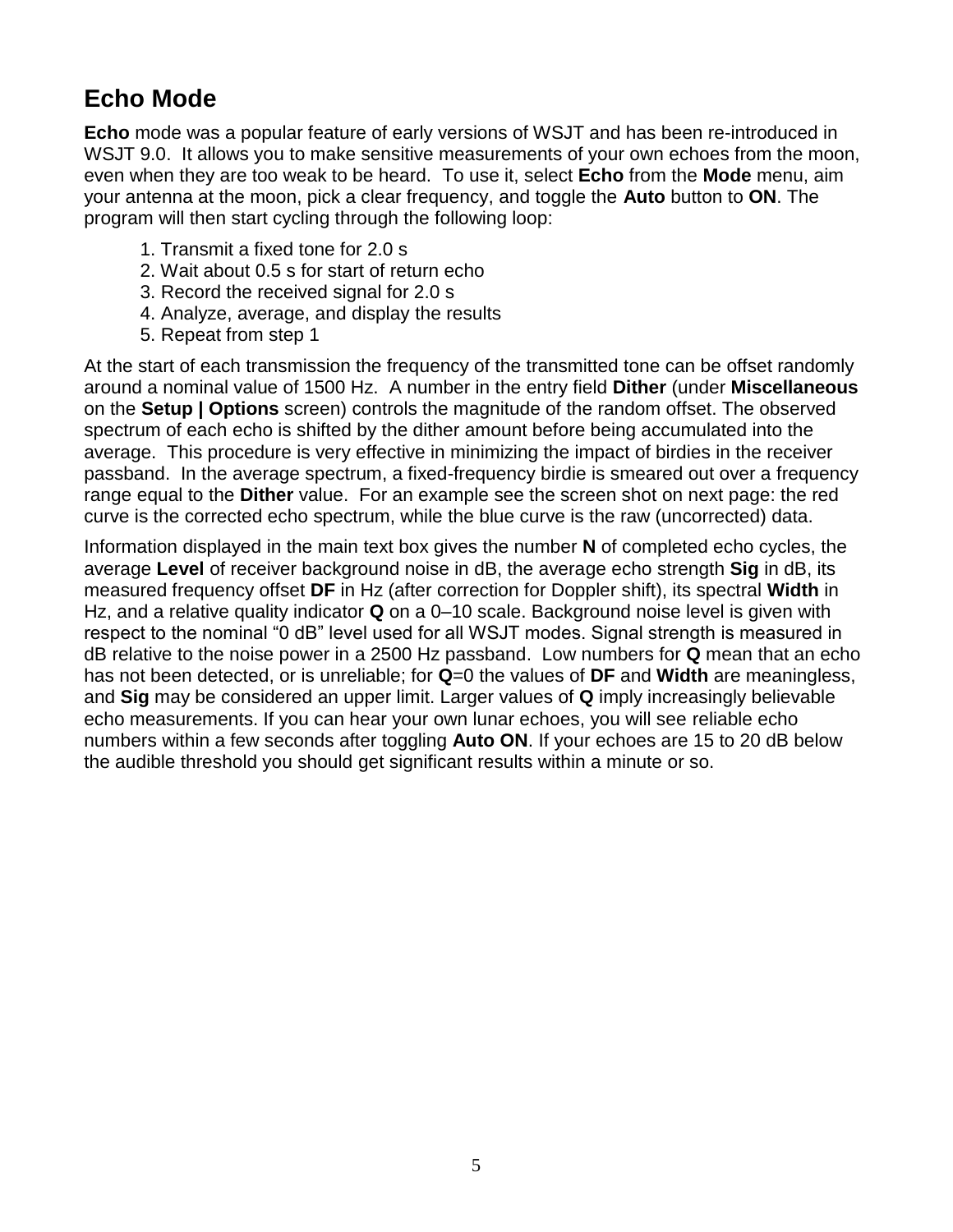| <b>WSJT 9.0</b>                       |                                                                                          | by K1JT                                                        |                                                                  |                                                      |                                              |                                          |           |         |                    | $\Box$<br>- 1                           | $\boldsymbol{\mathsf{x}}$                           |
|---------------------------------------|------------------------------------------------------------------------------------------|----------------------------------------------------------------|------------------------------------------------------------------|------------------------------------------------------|----------------------------------------------|------------------------------------------|-----------|---------|--------------------|-----------------------------------------|-----------------------------------------------------|
| File<br>Setup                         |                                                                                          | View Mode                                                      | Decode                                                           | Save                                                 | Band                                         | Help                                     |           |         |                    |                                         |                                                     |
|                                       |                                                                                          |                                                                |                                                                  |                                                      |                                              | Ark Men                                  |           |         | Az:<br>El:<br>Dop: | Moon<br>157.87<br>56.77<br>Dgrd: $-0.5$ | 65                                                  |
| 30.1<br>N.                            | Level                                                                                    | Sig                                                            | DF                                                               | Width                                                | Time(s)<br>Q                                 |                                          |           |         |                    |                                         |                                                     |
| 3<br>4<br>5<br>6<br>7<br>8<br>9<br>10 | $-3.3$<br>$-2.8$<br>$-3.1$<br>$-3.1$<br>$-3.0$<br>$-2.7 -16.1$<br>$-3.1$<br>$-2.6 -15.4$ | $-16.8$<br>$-16.8$<br>$-17.4$<br>$-17.3$<br>$-17.3$<br>$-16.2$ | $-0.7$<br>$-0.7$<br>0.0<br>0.0<br>0.0<br>$-0.3$<br>$-0.3$<br>0.0 | 0.7<br>1.3<br>1.3<br>1.3<br>1.3<br>1.0<br>1.0<br>0.7 | 10<br>10<br>10<br>10<br>10<br>10<br>10<br>10 |                                          |           |         |                    |                                         |                                                     |
| Log QSO                               |                                                                                          | Stop                                                           | <b>Monitor</b>                                                   |                                                      | Decode                                       | Erase                                    | Clear Avg | Include | <b>Exclude</b>     | <b>TxStop</b>                           |                                                     |
|                                       | To radio:<br>Grid:<br>Hot B: 306<br>2010 Aug 10<br>16:42:37                              | VK7MO<br>EN54fn<br>Az: 296 El: 5                               |                                                                  | Lookup<br>Add<br>814 mi<br>Dsec 0.0                  |                                              | $\Gamma$ Tx First<br>Gen Msgs Auto is ON |           |         |                    | G<br>C<br>C<br>C<br>C<br>C              | Tx1<br>Tx2<br>$rac{Tx_3}{Tx_4}$<br>$Tx \leq$<br>Tx6 |
| 1.0000 1.0000                         |                                                                                          |                                                                | Echo Freeze DF: 0 Rx noise: -5 dB                                |                                                      |                                              | T/R Period: 6 s                          |           |         |                    | Txing: ECHO TEST                        |                                                     |

By default EME Echo mode assumes that your receiver and transmitter are tuned to the same frequency. The entry field **RIT** on the Echo Mode tab lets you inform the program of any offset receiver tuning — for example, to accommodate a large Doppler shift. Suppose you are running a test on 23 cm and the predicted Doppler shift at the start of the run is –1400 Hz. In that case the 1500 Hz transmitted audio tone would be detected at 100 Hz, probably below the low-frequency cutoff in your receiver's passband. Use your transceiver's RIT control to offset the receiver tuning by the predicted Doppler shift (or a nearby rounded value) and enter this offset in the RIT box before starting the echo measurement. The program will track subsequent Doppler changes up to about ±800 Hz, if necessary, without further adjustment. Your echo should appear at **DF**=0, as usual. You won't need to use the RIT feature on 6 or 2 meters, where Doppler shifts are much smaller.

The frequency of a valid echo should be well defined, stable, and very close to **DF**=0. If you toggle **Auto** off and then on again or click **Clr Avg**, a new measurement will be started. The echo signal should build up again at the same **DF**. To be absolutely certain that you are seeing you own echo, offset your transmitter frequency by a known amount, say 50 Hz, while holding the receiver frequency constant. A valid echo will shift by the same 50 Hz.

Before using **Echo** mode at high power, I recommend that you test it to be sure of proper sequencing of PTT, the audio tones, and your T/R relays.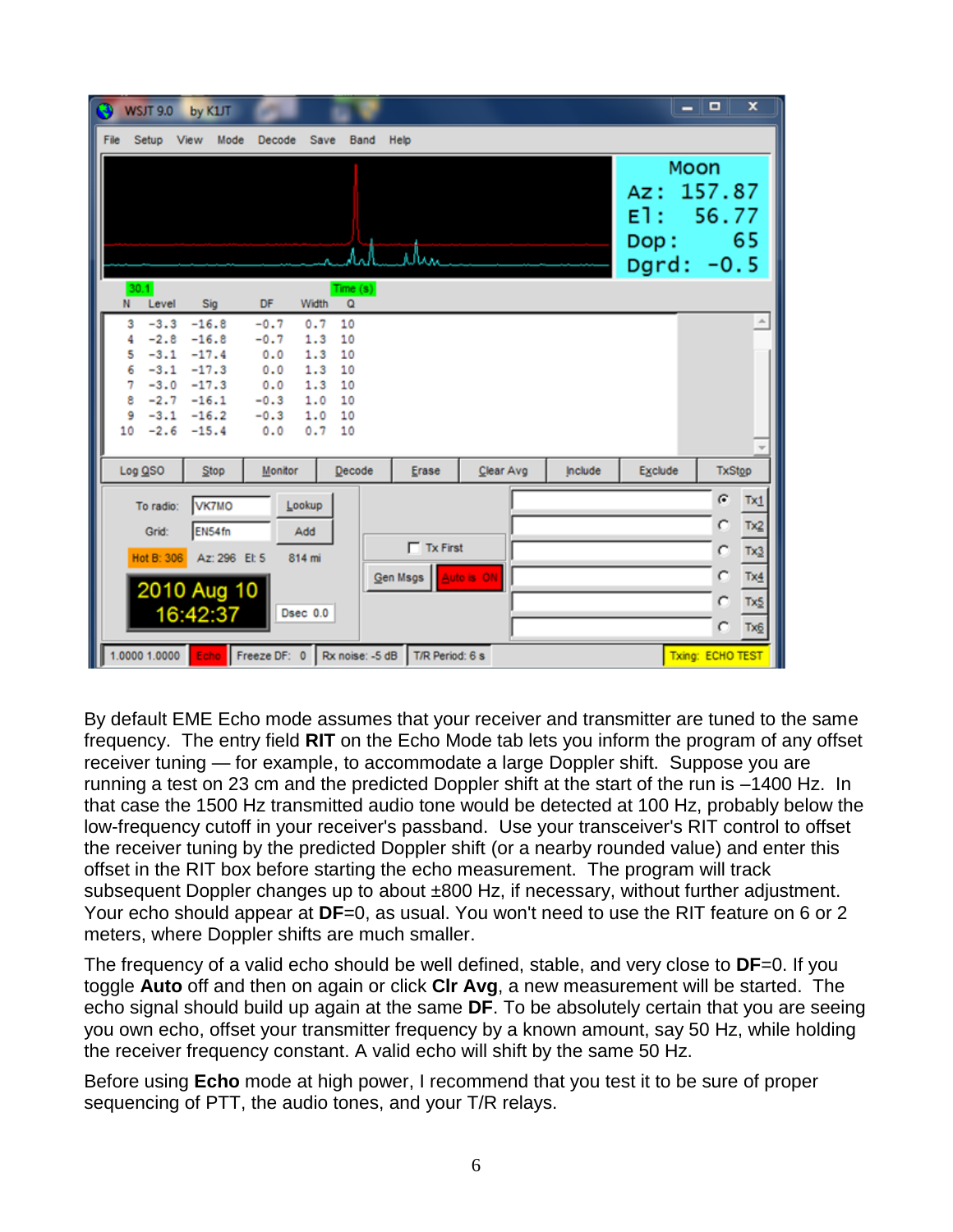### **Appendix A: Linux Installation**

First make sure you have installed the following Linux packages (can be done with Synaptic Package Manager):

 python-numpy python-tk python-imaging-tk libfftw3-3

Download the current release of WSJT9 from the WSJT home page. The filename should be something like wsjt 9.0 r2117 i386.deb, where "2117" is the current revision number.

Move wsjtyyrxxxx\_i386.deb into the directory (normally your home directory, e.g., /home/yourname) where you want the WSJT installation directory to reside. Open a command-line terminal and execute the following command:

\$ sudo dpkg --instdir=. -i wsjtyyrxxxx\_i386.deb

To start WSJT, enter these commands:

\$ cd WSJT \$ ./wsjt

Alternatively, you can create a Desktop-icon for program startup. First create a file in your home folder named "RunWSJT" with this content:

#!/bin/sh cd ~/WSJT ./wsjt

Make sure the file is executeable (Filemanager  $\rightarrow$  Properties  $\rightarrow$  Permissions ). Then rightclick on the Desktop  $\rightarrow$  Create Launcher and fill out the form as appropriate:

|         |              | <b>Create Launcher</b><br>×<br>□  |
|---------|--------------|-----------------------------------|
|         | <b>Type:</b> | $\hat{\mathbf{C}}$<br>Application |
|         | Name:        | WSJT                              |
|         | Command:     | ./RunWSJT<br>Browse               |
|         | Comment:     | Start the WSJT program            |
| $He$ lp |              | Cancel<br>ОΚ                      |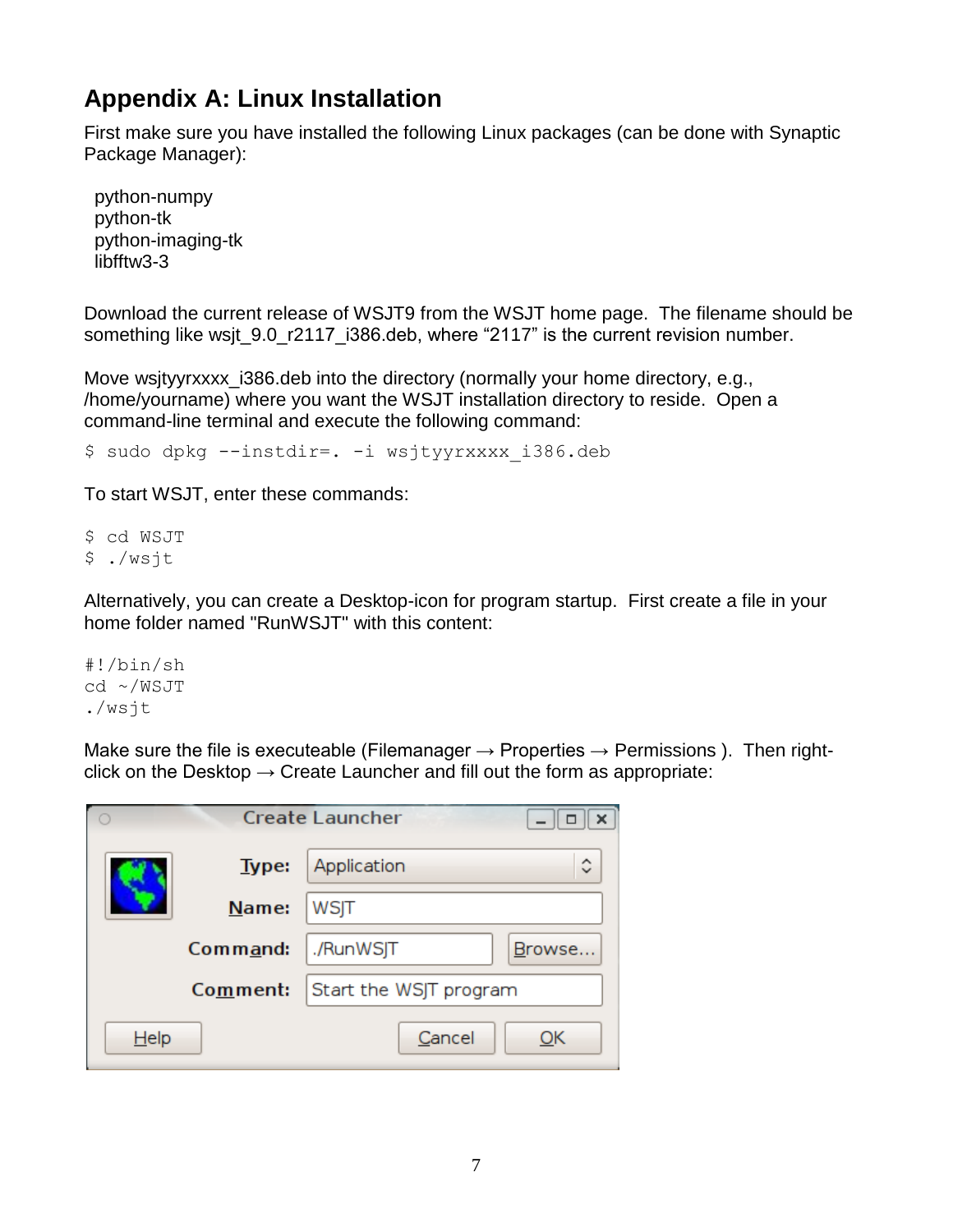Double-Click the icon and select your preferred desktop icon  $-1$  use  $wsjt.jpg$ , a copy of which can be found in the WSJT9 installation directory. Press OK and you're done, you can now launch WSJT by double-clicking the desktop icon.

This procedure has been validated on Ubuntu 9.04, 9.10 and 10.04, and should work for all Debian derivatives.

Some sound systems do not like WSJT's attempt to set the sample rate. You must therefore provide another means to convert the native sampling rate to the 11025 Hz required by WSJT. Create a hidden file with the name

/home/yourname/.asoundrc

with the following content:

```
pcm.radio {
         type hw
         card 1
         device 0
}
pcm_slave.radioslave {
         pcm radio
         rate 48000
}
pcm.radioconv {
         type rate
         slave radioslave
```
The number following "card" above is the hardware soundcard number, the "x" in "hw:x,0". It might be some number other than 1.

Reboot the computer and restart WSJT. You should now see a new sound device named "radioconv". Select this device for audio input and output.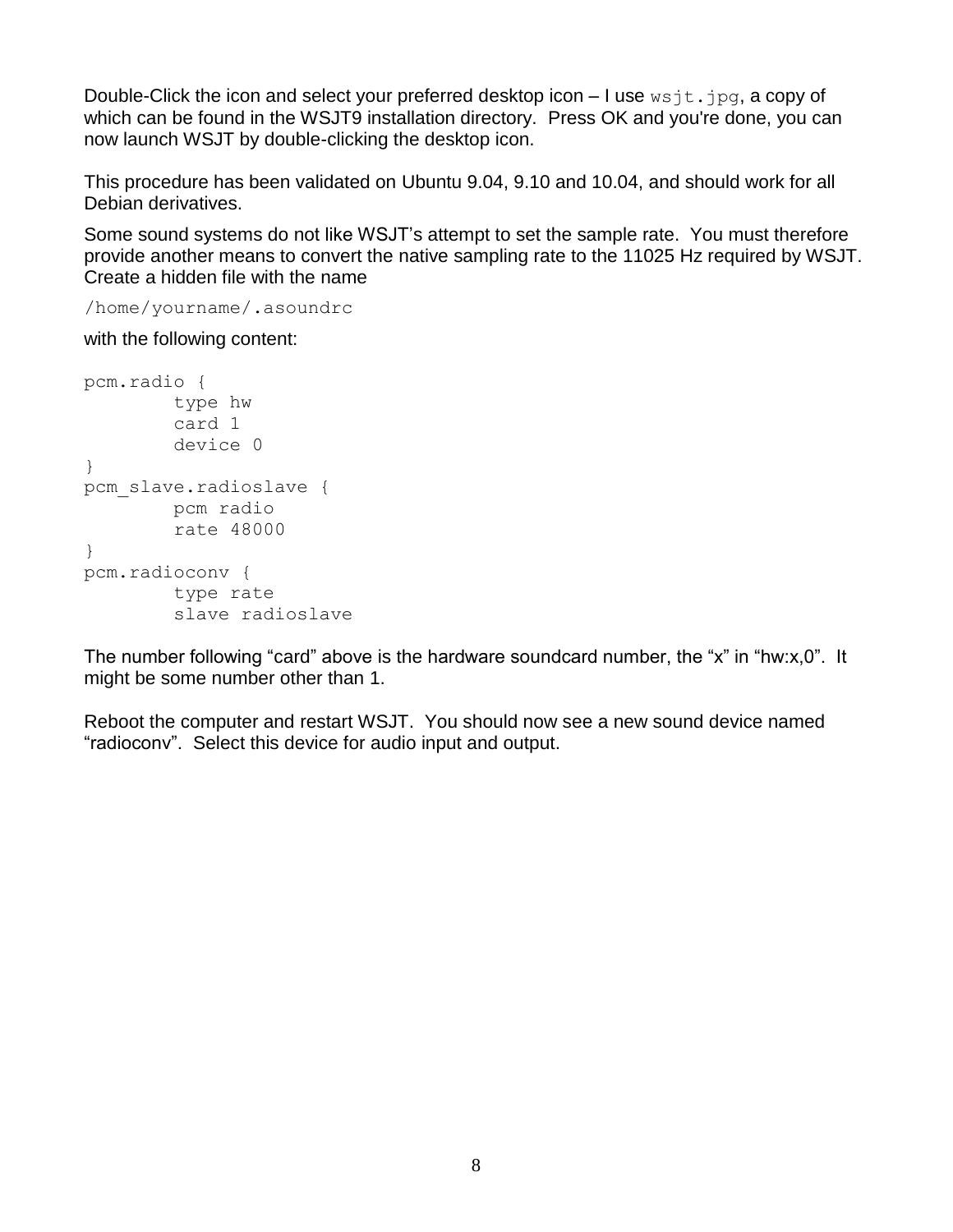# **Appendix B: Coding and Modulation**

One of the principal motivations for WSJT has been to explore the strengths and weaknesses of different coding and modulation schemes for the various propagation modes relevant to amateur VHF/UHF weak-signal communication. For example, meteor scatter requires fast transmission to take advantage of very short bursts or "pings" above the background noise level, while EME needs a mode that can take advantage of extremely weak but relatively stable signals. Different forms of coding and modulation offer advantages for these and other very different propagation conditions. An important constraint is that all modes must be compatible with the equipment and licensing restrictions available to most amateurs.

Some basic numerical parameters of the modes in WSJT 9.0 are summarized below. For each mode the table gives the T/R sequence length in seconds, modulation method, forward error correction code, number of 11025 Hz samples per symbol, keying rate, tone separation ∆f, nominal bandwidth BW, transmission rate in characters per second (or total length of transmission TxT in seconds), and approximate S/N threshold in dB. Full technical details of FSK441 were published in QST for [December 2001,](http://physics.princeton.edu/pulsar/K1JT/WSJT_QST_Dec2001.pdf) and those of JT65 in [QEX for September-](http://physics.princeton.edu/pulsar/K1JT/JT65.pdf)[October 2005.](http://physics.princeton.edu/pulsar/K1JT/JT65.pdf) Like these two modes, ISCAT and JT4 also use continuous-phase frequency shift keying. Study of the table can give you some feeling for the major internal differences between WSJT modes.

| <b>Mode</b>   | T/R    | <b>Mod</b> | <b>FEC</b>    | <b>Nsps</b> | <b>Baud</b> | $\Delta f$ | <b>BW</b> | cps             | S/N   |
|---------------|--------|------------|---------------|-------------|-------------|------------|-----------|-----------------|-------|
|               | (s)    |            |               |             |             | (Hz)       | (Hz)      | $s^{\text{-}1}$ | (dB)  |
| <b>FSK441</b> | 15, 30 | 4-FSK      |               | 25          | 441         | 441        | 1764      | 147             | -1    |
| <b>JTMS</b>   | 15, 30 | <b>MSK</b> | parity        | 8           | 1378        | 689        | 2067      | 197             | $-1$  |
| <b>ISCAT</b>  | 15, 30 | 42-FSK     |               | 256         | 43.1        | 43.1       | 1809      | 32.3            | $-17$ |
|               |        |            |               |             |             |            |           | TxT (s)         |       |
| JT65A         | 60     | 65-FSK     | RS(63,12)     | 4096        | 2.69        | 2.69       | 178       | 46.8            | $-25$ |
| JT65B         | 60     | 65-FSK     | RS(63,12)     | 4096        | 2.69        | 5.38       | 355       | 46.8            | $-24$ |
| JT65C         | 60     | 65-FSK     | RS(63,12)     | 4096        | 2.69        | 10.77      | 711       | 46.8            | $-23$ |
| JT4A          | 60     | 4-FSK      | $K=32,r=1/2$  | 2520        | 4.375       | 4.375      | 17.5      | 47.1            | $-23$ |
| JT4B          | 60     | 4-FSK      | $K=32, r=1/2$ | 2520        | 4.375       | 8.75       | 35        | 47.1            | $-22$ |
| JT4C          | 60     | 4-FSK      | $K=32, r=1/2$ | 2520        | 4.375       | 17.5       | 70        | 47.1            | $-21$ |
| JT4D          | 60     | 4-FSK      | $K=32, r=1/2$ | 2520        | 4.375       | 39.375     | 157.5     | 47.1            | $-20$ |
| JT4E          | 60     | 4-FSK      | $K=32, r=1/2$ | 2520        | 4.375       | 78.75      | 315       | 47.1            | $-19$ |
| JT4F          | 60     | 4-FSK      | $K=32, r=1/2$ | 2520        | 4.375       | 157.5      | 630       | 47.1            | $-18$ |
| JT4G          | 60     | 4-FSK      | $K=32,r=1/2$  | 2520        | 4.375       | 315        | 1260      | 47.1            | $-17$ |
| Diana         | 30     | 42-FSK     |               | 2048        | 5.38        | 5.38       | 226       | 23.4            | $-22$ |

#### **Parameters of WSJT Modes**

**Experimental Modes:** Development versions of WSJT 9.0 have also included two experimental modes: **JTMS** for meteor scatter, and **Diana** for EME. (Diana is the Roman name for the goddess of the moon.) As indicated in the table, JTMS uses a variation of FSK called Minimum Shift Keying (MSK), which allows a faster transmission rate per unit bandwidth. JTMS performs approximately as well as FSK441, and tends to produce cleaner decodes. Diana is considerably different from JT65, the widely used digital EME mode. Diana is about 2 dB less sensitive, a result of using T/R sequences of half the length. It uses nonstructured (free-text) messages and has no forward error correction.